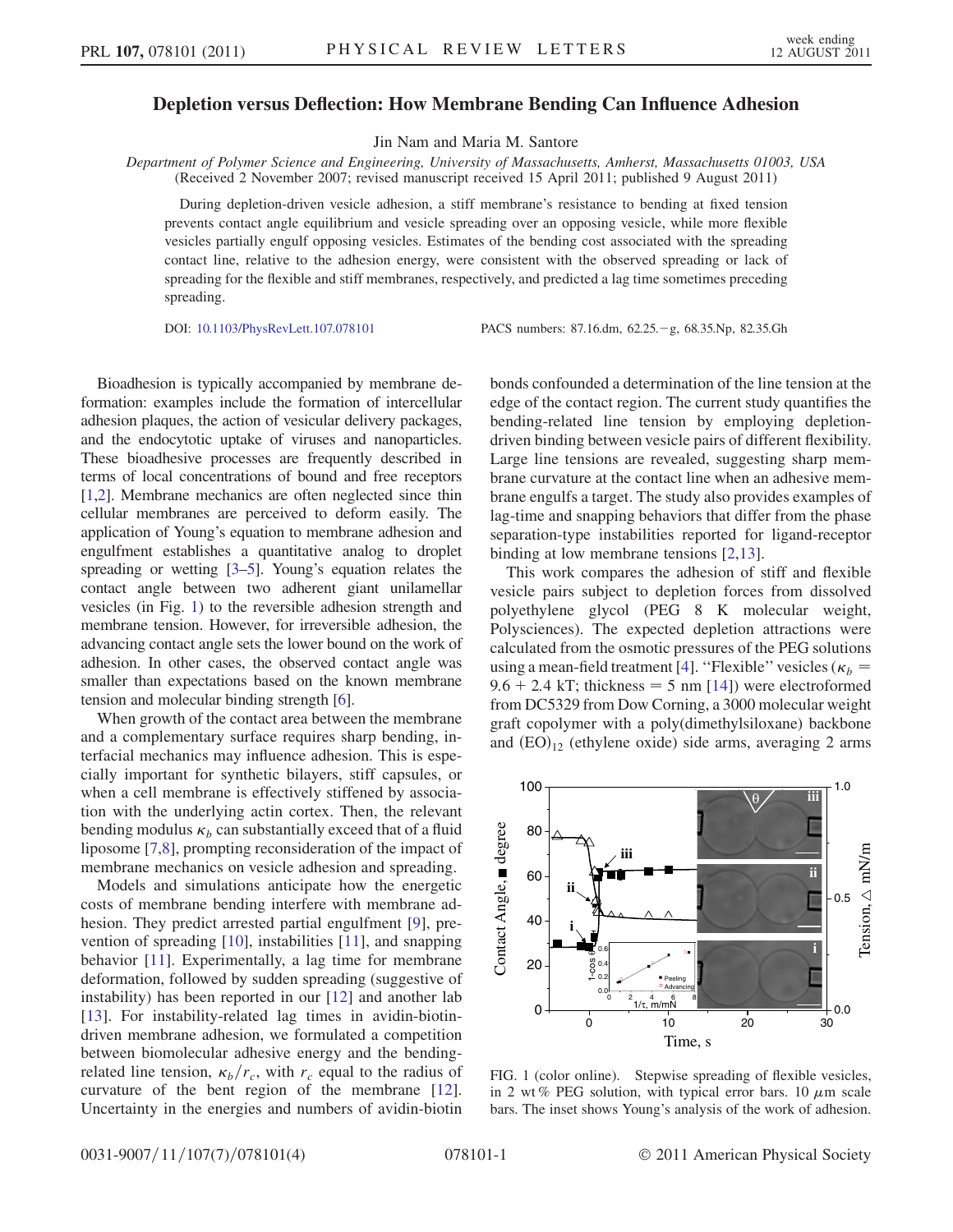per molecule. "Stiff" vesicles  $(\kappa_b = 26 + 4.5 \text{ kT})$ ; thickness  $= 9.6$  nm [\[8\]](#page-3-6)) were electroformed from a 3800 molecular weight diblock copolymer of poly $(\text{butadiene})_{46}$ and  $(EO)_{30}$  from Polymer Labs. Bending moduli were independent of the PEG concentration, in the supporting information.

Dual micropipettes were employed to study vesicle adhesion [[1,](#page-3-0)[6](#page-3-4)[,12,](#page-3-10)[15](#page-3-14)], in the Supplemental Material [[16\]](#page-3-15). One vesicle was held spherical at relatively high tension. The second vesicle at a lower adjustable tension  $\tau$  between 0 and 1 mN/m, partially engulfed the spherical vesicle. The tension on the second vesicle was reduced and then increased in a stepwise fashion, with equilibration of the contact angle at each tension (waiting about 10 s at each step), and adhesion calculated using a modified Young's equation,  $W_a = \tau (1 - \cos \theta)$  [[4](#page-3-12),[5](#page-3-3)].

Figure [1](#page-0-0) illustrates typical depletion-induced adhesion between flexible vesicles in a 2 wt % PEG solution, which produces a calculated attraction of  $W_a = 0.03$  mN/m. Upon initial contact (not shown), the low-tensioned vesicle immediately established a ''wetted'' shape against the spherical vesicle, with sharp membrane bending at the contact line. Then, as the tension of the low tension vesicle was reduced in steps in Fig. [1,](#page-0-0) the contact area and angle increased quickly. Establishment of the wetted shape was generally observed to be a prerequisite to subsequent increases in the contact area.

Table [I](#page-1-0) summarizes features of depletion-induced adhesion. The inset of Fig. [1](#page-0-0) shows an example of Young's equation analysis, with the slope of the graph equal to  $W_a$ . Indeed the measured adhesion strengths in Table [I](#page-1-0) were in good agreement with the calculated values, for PEG concentrations of 0.5 wt % and higher, suggesting membrane equilibrium. However, at lower PEG concentrations, 0.1 wt % (for a calculated  $W_a = 2.5 \times 10^{-4} \text{ mN/m}$ ), equilibrium spreading, or engulfment was not seen, and the observed contact angles were smaller than predictions from Young's equation.

While flexible vesicles subject to calculated depletion forces exceeding 0.003 mN reached an equilibrated wetted shape, stiff vesicles subject to the same attractive forces did not equilibrate in Table [I](#page-1-0). For instance, depletion forces of  $0.03$  mN/m in 2 wt % PEG solution (or more dilute) did not induce spreading, even after  $\sim$ 20 min of contact. Subject to depletion forces of 0.31 mN/m in a 7 wt % PEG solution, stiff vesicles failed to spread for finite membrane tensions, down to  $0.01$  mN/m: contact angles were smaller than the expected equilibrium values for the known membrane tensions. However, when a slight positive pressure was applied to the right pipette, the right vesicle was made flaccid and gently pushed out of the pipette against the high tensioned vesicle, in Fig. [2.](#page-2-0) Following a latent time of 80 s from the instant when the suction was decreased to zero, a sharp kink and contact angle were established abruptly (in 0.3 s), followed by spreading at nearly zero membrane tension. The 1–2 min lag time was reproducible for three vesicles tested. Also in Table [I,](#page-1-0) the stronger depletion attractions produced by 10% PEG solutions caused immediate adhesion and spreading of the stiff and flexible vesicles alike.

In Table [I](#page-1-0), the resistance to adhesive spreading and the lag time seen for the stiff vesicles is similar to previous reports for bioadhesion between lightly functionalized vesicles [\[12,](#page-3-10)[13\]](#page-3-11). The current lag time is eliminated by increasing membrane flexibility or depletion forces. Likewise, for avidin-biotin driven adhesion, the lag time was eliminated by increasing the surface density of receptors and ligands [[12](#page-3-10)].

These observations suggest a competition between attractions and membrane bending. Further, the conspicuous sudden snapping of the vesicles into wetted contact, seen with the stiff vesicles in 7 wt  $%$  PEG solution [\[12\]](#page-3-10) suggests an instability. A nucleation-type expression should therefore predict if spreading occurs. Spreading is favored by attractions between vesicles (per unit area)  $W_a$ , here from depletion forces, and suppressed by the cost of membrane

| TABLE I. | Depletion-driven adhesion. |  |
|----------|----------------------------|--|
|----------|----------------------------|--|

<span id="page-1-0"></span>

|                              | <b>PEG-8000</b><br>concentration             | Depletion attraction Spreading<br>(calculated)            | kinetics observed                                |                                           | # vesicles $W_a$ measured                                                                      | Bending vs<br>binding                                                                                                                                        |
|------------------------------|----------------------------------------------|-----------------------------------------------------------|--------------------------------------------------|-------------------------------------------|------------------------------------------------------------------------------------------------|--------------------------------------------------------------------------------------------------------------------------------------------------------------|
| Flexible vesicles 10 wt $\%$ | 7 wt $%$<br>2 wt $%$<br>$0.5 \text{ wt } \%$ | $0.5$ mN/m<br>$0.31$ mN/m<br>$0.03$ mN/m<br>$0.0035$ mN/m | Immediate<br>Immediate<br>Immediate<br>Immediate | 7<br>9<br>9                               | $0.65 \pm 0.13$ mN/m<br>$0.34 \pm 0.07$ mN/m<br>$0.05 \pm 0.01$ mN/m<br>$0.009 \pm 0.003$ mN/m | $E_{\text{adh}} \gg E_{\text{bend}}$<br>$E_{\text{adh}} \gg E_{\text{bend}}$<br>$E_{\text{adh}} \gg E_{\text{bend}}$<br>$E_{\text{adh}} \gg E_{\text{bend}}$ |
|                              | $0.1 \text{ wt } \%$                         | $2.5 \times 10^{-4}$ mN/m                                 | No spreading                                     | 6                                         | None                                                                                           | $E_{\text{adh}} \ll E_{\text{bend}}$                                                                                                                         |
| Stiff vesicles               | 10 wt $\%$                                   | $0.5$ mN/m                                                | Immediate                                        | 3                                         | $0.62 \pm 0.05$ mN/m                                                                           | $E_{\text{adh}} \gg E_{\text{bend}}$                                                                                                                         |
|                              | 7 wt% $(\tau \sim 0)$ 0.31 mN/m              |                                                           | Time lag then<br>snapping and spreading          | 3                                         | Snapping prevents<br>measuring advancing angle                                                 | $\mathbf{E}_{\text{adh}} \approx \mathbf{E}_{\text{bend}}$                                                                                                   |
|                              | 2 wt $%$                                     | $0.03$ mN/m                                               | No spreading                                     |                                           | None                                                                                           | $E_{\text{adh}} \ll E_{\text{bend}}$                                                                                                                         |
|                              |                                              | $E_{\text{adh}} = \pi r_n^2 W_a$                          |                                                  | $E_{\text{bend}} = 2\pi r_n \kappa_b/r_c$ |                                                                                                |                                                                                                                                                              |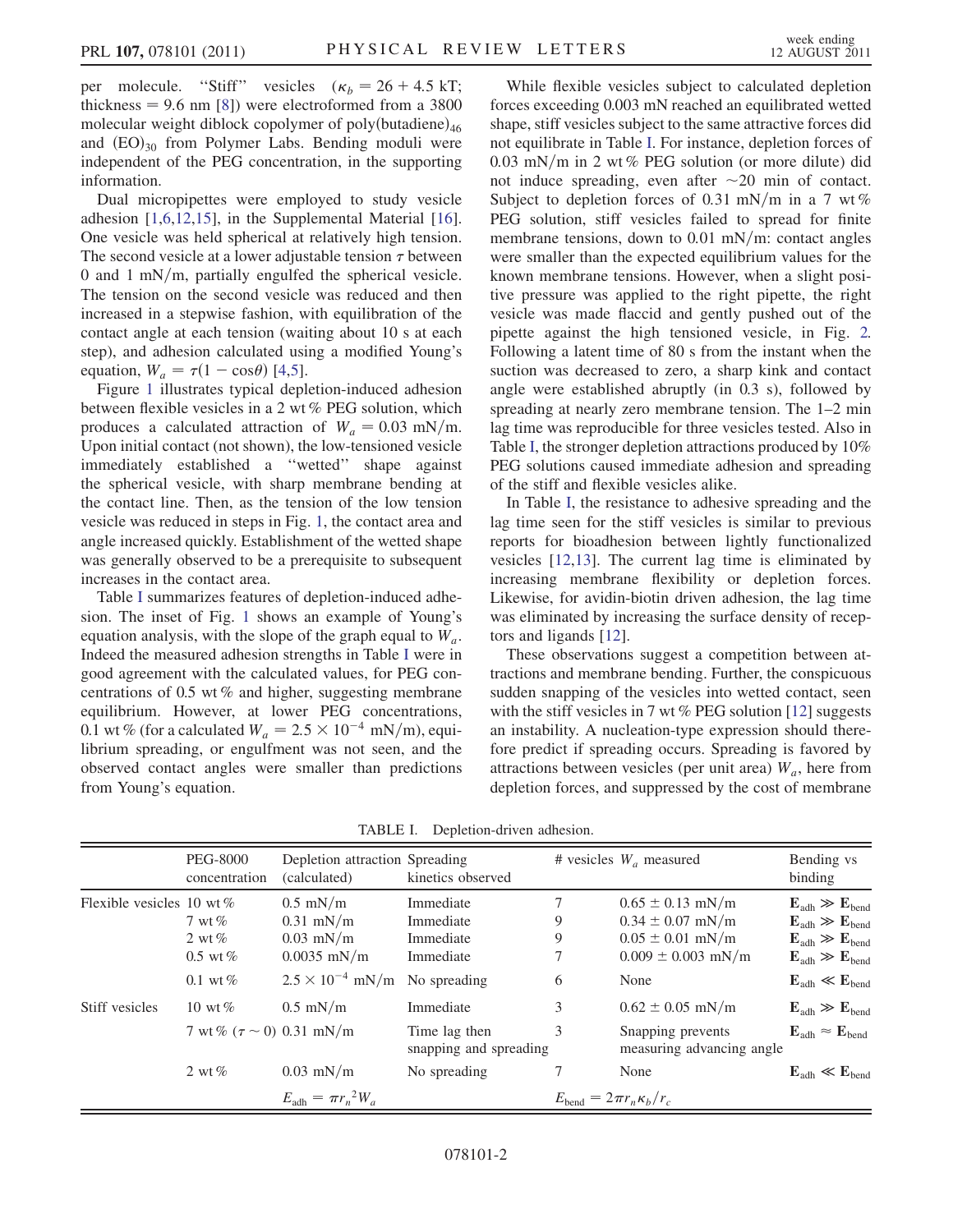<span id="page-2-0"></span>

FIG. 2. Stiff vesicles in a 7 wt % PEG solution, with time zero starting when the pressure on the right vesicle became positive. At 80 s, the vesicles snap to form a kink at the perimeter of the contact zone, prior to spreading. The membrane projection, originally in the right pipette, invaginates into the vesicle when the pipette pressure becomes positive. Scale bars are  $10 \mu m$ .

bending at the spreading front  $\kappa_b/r_c$  in the form of a line tension. Hence the total energy for an activated spreading process is  $E_a = 2\pi r_n \kappa_b/r_c - \pi r_n^2 W_a$ . Here  $r_n$  is the radius of the contact zone, considered a ''nucleus.''

The spreading or lack of spreading summarized in Table [I](#page-1-0) elucidates the relative bending and adhesive contributions to  $E_a$ . The more facile spreading observed for the flexible vesicles suggests a small bending resistance compared with the stiff membranes. With immediate spreading interpreted to indicate  $\pi r_n^2 W_a \gg 2\pi r_n \kappa_b/r_c$ , the appearance of a lag time for a particular PEG concentration  $(7 \text{ wt } \%)$  and stiff membranes suggests a similar magnitude of the adhesive attraction and bending resistance. Quantifying the line tension, however, requires consideration of  $r_n$ .

The form for  $E_a$  suggests that small nuclei are diminished by the cost of bending while above a critical nucleus size, the contact area will grow. The calculated radius of the critical nucleus,  $r_{n\text{-crit}} = \kappa_b/(r_cW_a)$ , determined by setting first variations in  $E_a$  to zero, is shown in Fig. [3.](#page-2-1) For flexible membranes having  $\kappa_b = 9.6$  kT, Fig. [3\(a\)](#page-2-2) evaluates several  $r_c$  values. For  $r_c = 10$  nm, the calculated critical adhesion nuclei are less than 1  $\mu$ m for the range of polymer concentrations in which spreading was observed. The small  $r_{n\text{-crit}}$  values are consistent with the observed spreading because the initial contact between vesicles manipulated via micropipettes is likely about one square



<span id="page-2-2"></span><span id="page-2-1"></span>FIG. 3. Radius of critical adhesion nucleus. (a) For flexible membranes with  $\kappa_b = 9.6$  kT and variations in  $r_c$ : 5, 10, 25, 50, 100 nm; (b) for  $r_c = 10$  nm and variations in the membrane stiffness,  $\kappa_h$ : 9.6, 30, 90, and 500 kT. Vertical bars show PEG concentrations corresponding to various depletion forces, with vesicle spreading (gray) and no spreading (white).

micron, circumventing the energy barrier that opposes wetting. (Larger estimates for  $r_c$  lower the energy barrier reinforcing this interpretation, and indeed a fixed  $r_c$  value need not apply to all polymer concentrations.) Figure [3\(a\)](#page-2-2) is consistent with experiments since critical nuclei exceeding a micron are expected for depletion forces of order 0.0001 mN/m [[4\]](#page-3-12) (at PEG concentrations of 0.1 wt %) where no spreading was observed.

In Fig. [3\(b\)](#page-2-2), if  $r_c = 10$  nm, conditions for depletiondriven spreading of the stiff vesicles (with  $\kappa_b = 30$  kT) are less favorable in 2 wt % PEG solution ( $r_{n\text{-crit}} = 500 \text{ nm}$ ) than in Fig. [3\(a\)](#page-2-2) for flexible membranes ( $r_{n\text{-crit}} = 100 \text{ nm}$ ). (Guessing larger values of  $r_c$  favors spreading and therefore misses the experimental observations.) One would expect, however, to see even larger critical nuclei for the stiff vesicles, since they spread only when a minimum of  $0.5$  mN/m attractions are imposed. Hence the observed resistance to spreading for the stiff membranes exceeds the calculated effect. Figure [3\(b\)](#page-2-2) includes traces for greater  $\kappa_b$ values to demonstrate the membrane stiffness needed to explain experimental observations, if  $r_c = 10$  nm.

If one fixes  $r_n$  at a reasonable value for initial contact, then an estimate for the line tension follows from known depletion attractions. For the flexible membranes, Table [I](#page-1-0) indicates  $2.5 \times 10^{-4} < E_{\text{bend}}/\pi r_n^2 < 0.009 \text{ mN/m}$ , so that for  $r_n \sim 1 \mu \text{m}$ ,  $30 \le \kappa_b/r_c \le 1100 \text{ kT}/\mu \text{m}$ . These seemingly high line tensions are actually moderate (as they allow flexible membrane spreading), and agree with previous order 100 kT/ $\mu$ m estimates [[13](#page-3-11)]. With line tensions in the range 30–1000 kT/ $\mu$ m, the measured value of  $k_b$  = 9.6 kT suggests the radius of curvature at the contact line is on 10–300 nm. Sharp curvature is consistent with the scaling of  $r_c$  as  $(\kappa_b/\tau)^{1/2}$  [\[17\]](#page-3-16). Since tensions during the spreading of flaccid vesicles approach  $1-5 \ \mu \text{mN/m}$ and curvatures at the spreading front fall in the range